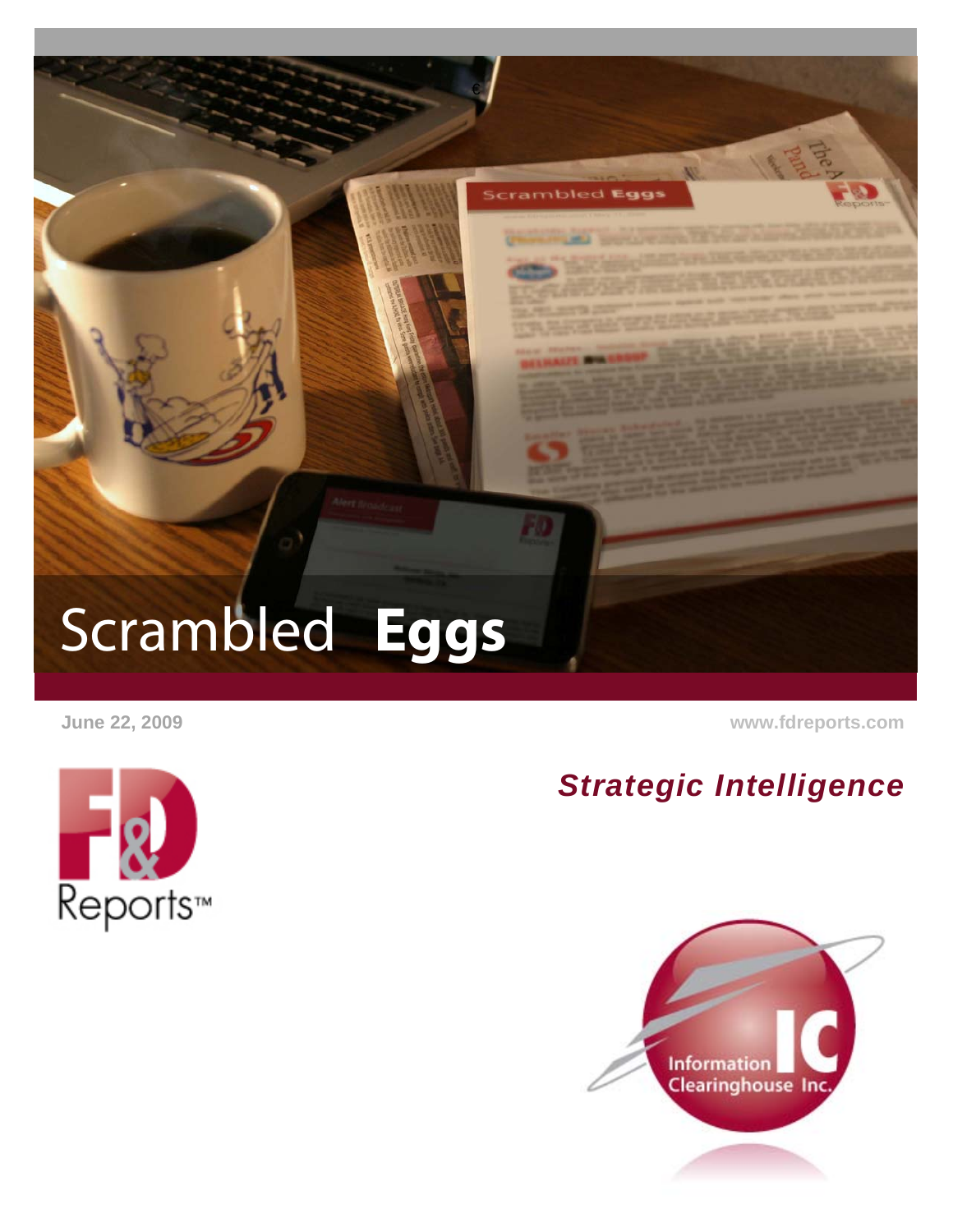## Scrambled **Eggs**



**[www.fdreports.com](http://www.fdreports.com/) I June 22, 2009**

*Quarterly Results…* During **[Tesco PLC's](http://www.fdreports.com/fd/member/company_details.cfm?cid=10221)** (United Kingdom) first quarter ended May 30, group sales rose 9.7% on same store sales growth of 4.3% (excluding fuel). The Company's international sales rose 20.1% at actual exchange rates (11.4% at constant rates), boosted by new stores, a positive exchange rate and the benefits of an acquisition in South Korea. In the U.S., sales grew by 174%, mostly a result of new store openings.

Subsequently, Tesco's U.S. Fresh & Easy division announced plans to open four stores next month in California, its first stores in Pasadena, Oxnard and Santa Barbara counties. Additionally, the Company will introduce more than 1,000 new products to existing stores over the summer based on customer feedback. New products will include more Fresh & Easy brand products, larger pack sizes, and more national brands.

**Done and Done...** [Rite Aid](http://www.fdreports.com/fd/member/company_details.cfm?cid=9729) (Camp Hill, PA) completed its \$410.0 million offering of 9.750% senior secured notes due June 2016, detailed in last week's issue of *[Scrambled Eggs](http://www.fdreports.com/fd/reports/report_show.cfm?rid=12896)*. Net proceeds will be used to repay a portion of the amounts outstanding under its existing revolving credit facility.

**\_\_\_\_\_\_\_\_\_\_\_\_\_\_\_\_\_\_\_\_\_\_\_\_\_\_\_\_\_\_\_\_\_\_\_\_** 

For analytical support on Rite Aid, call Michael Blackburn at 1-800-789-0123 ext. 131 or click here to [email him.](mailto:mikeb@fdreports.com?subject=Rite%20Aid)

**\_\_\_\_\_\_\_\_\_\_\_\_\_\_\_\_\_\_\_\_\_\_\_\_\_\_\_\_\_\_\_\_\_\_\_\_**  *New Look...* Two Food World stores reopened last week in Pelham and Rainbow City, AL, displaying a new



look and 6,000 lower everyday prices. They are the first remodeled Food World or Bruno's stores to reopen under the ownership of **[C&S Wholesale](http://www.fdreports.com/fd/member/company_details.cfm?cid=10322)** (Keene, NH) subsidiary Southern Family Markets. As part of a bankruptcy auction last month, C&S bought select stores which will operate under its Southern Family Market division.

For analytical support on C&S Wholesale, call Al Furst at 1-800-789-0123 ext. 147 or [click here to email him](mailto:albertf@fdreports.com).

*Eye on Y…* After switching its supply function from **[C&S Wholesale](http://www.fdreports.com/fd/member/company_details.cfm?cid=10322)** to **[Bozzuto's](http://www.fdreports.com/fd/member/company_details.cfm?cid=10319)** (Cheshire, CT) back in October 2008 (as detailed in our PCG Special Update - Conversation with Management), *F&D Reports* caught up with **[Big Y Foods](http://www.fdreports.com/fd/member/company_details.cfm?cid=10404)** (Springfield, MA) for an update on its performance. Management indicated that the Company remains profitable, although earnings were down in 2008 due to lower gross margins associated with the sharp spike in commodity costs which could not be immediately passed along to its retail customers. The Company also commented that due to the current recession, it does not plan to open any new stores during 2009. Keep an eye out for our updated Big Y Private Company Overview which is expected to be issued shortly.

**\_\_\_\_\_\_\_\_\_\_\_\_\_\_\_\_\_\_\_\_\_\_\_\_\_\_\_\_\_\_\_\_\_\_\_** 

**\_\_\_\_\_\_\_\_\_\_\_\_\_\_\_\_\_\_\_\_\_\_\_\_\_\_\_\_\_\_\_\_\_\_\_\_** 

*Union News…* A day after workers rejected **[Kroger's](http://www.fdreports.com/fd/member/company_details.cfm?cid=10417)** (Cincinnati, OH) **King Soopers'** latest contract offer, the grocery chain asked a federal judge last week to block UFCW Local 7 from sending representatives into stores to talk to employees while on duty because it was disrupting business. The union said it has a right to inform members of contract negotiations, while King Soopers countered that the union has other methods of communicating with members. The union urged U.S. District Judge Robert Blackburn to let the National Labor Relations Board handle the dispute; Judge Blackburn did not indicate when he would rule.

Last Wednesday, King Soopers' workers in Colorado voted 9 to 1 to reject the Company's latest offer for a five-year contract and to reopen negotiations. The vote included workers in the Denver area, Colorado Springs, Longmont, Boulder and Pueblo, as well as employees in the store's meat departments in Greeley and Fort Collins. UFCW Local 7 represents thousands of King Soopers workers seeking a new contract to replace one that expired May 9.

Further south, UFCW Local 1564 reached an agreement with workers at Kroger's Smith's Food & Drug subsidiary last week. The agreement covers more than 2,000 Smith's employees in 26 stores in Albuquerque, Santa Fe and Farmington, NM as well as surrounding areas. Terms of the contract were not released. Smith's is based in Salt Lake City, UT and operates 133 stores throughout seven western states.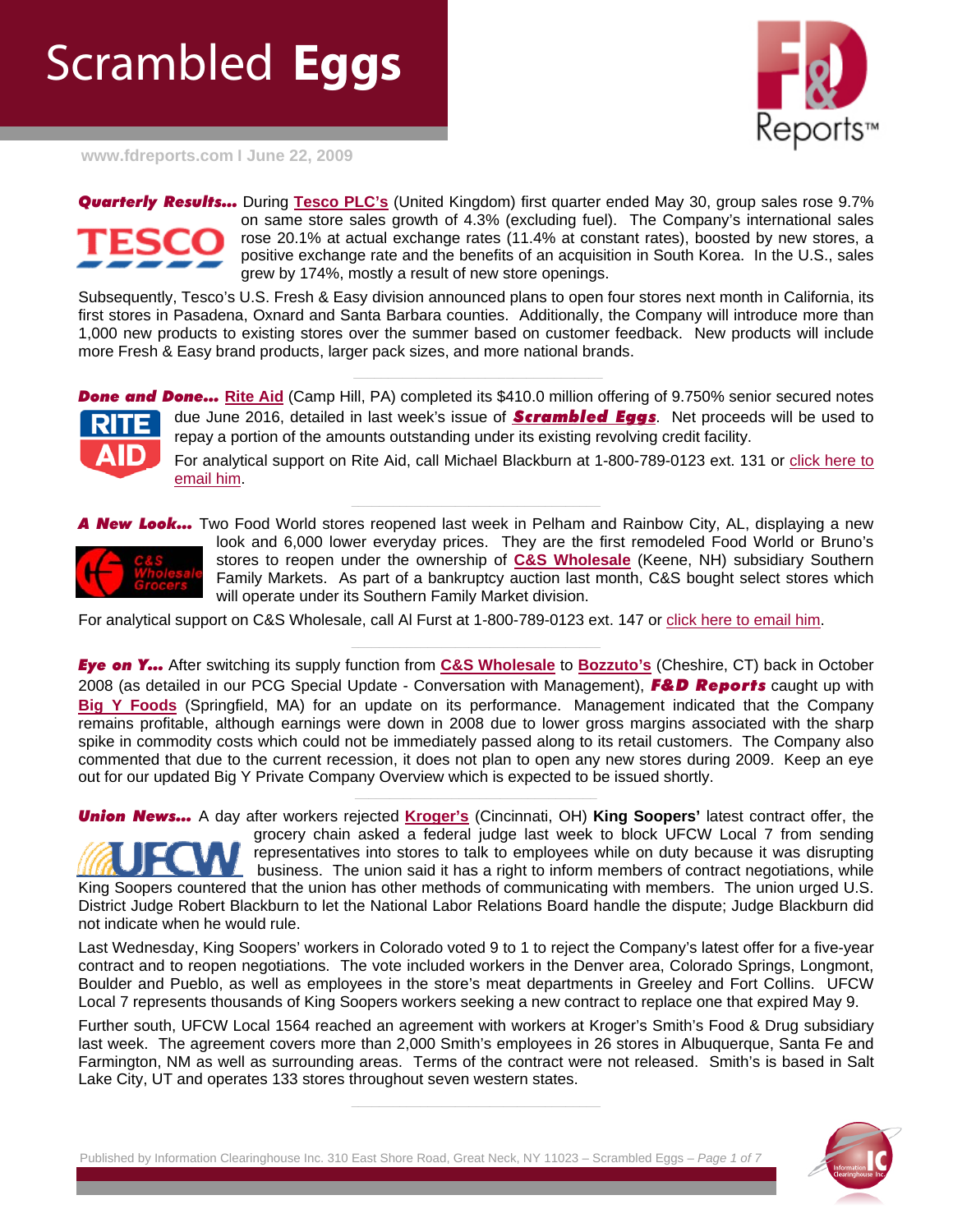*Silver Lining?…* **[SUPERVALU's](http://www.fdreports.com/fd/member/company_details.cfm?cid=10220)** (Eden Prairie, MN) Acme Markets said it's prepared for retail clerks to walk out next month after 39 unsuccessful negotiations between Acme Markets and UFCW 1776 over the past 18 months.



Wednesday.

The contract involves 4,500 unionized workers at 41 Acme Markets stores in its core Pennsylvania Delaware Valley trading region that includes Philadelphia, Bucks, Chester, Delaware and Montgomery counties. The employees have been working on an extension since February 2008. Acme president Judith A. Spires said the Company presented its "last best offer," listing nonnegotiable terms, to the union on June 9. The Company claims its offer aims to preserve jobs, access to quality health-care benefits and employee pensions, while union officials said certain contract changes could lead to job losses and benefits being cut in a few years. Acme will impose the new contract terms July 10 regardless of whether union members approve the offer. UFWC 1776 members are set to vote on the offer at a meeting on

*New Stores…* **[Wegmans Food Markets](http://www.fdreports.com/fd/member/company_details.cfm?cid=10343)** (Rochester, NY) expects to open three new stores during 2009, one of which opened yesterday in Fredericksburg, VA and one each in Virginia and Pennsylvania opening in the fall. Two additional stores in Virginia and Pennsylvania are expected to open in Vegmans 2010. The Company also has five stores in the works for Maryland, two for Massachusetts and one for Virginia; opening dates have yet to be determined.

**\_\_\_\_\_\_\_\_\_\_\_\_\_\_\_\_\_\_\_\_\_\_\_\_\_\_\_\_\_\_\_\_\_\_\_\_** 

*Dipping Down…* **[Stater Bros. Holdings](http://www.fdreports.com/fd/member/company_details.cfm?cid=10219)** (San Bernardino, CA) is purportedly offering new, lower prices on some 10,000 products across all of its stores. In connection with the program, Stater launched a new advertising campaign last week through its circulars, and TV ads called "Lowering Prices Every Day… To Help You Save On What You Pay."

**\_\_\_\_\_\_\_\_\_\_\_\_\_\_\_\_\_\_\_\_\_\_\_\_\_\_\_\_\_\_\_\_\_\_\_\_**

*A New Look…* **[Whole Foods](http://www.fdreports.com/fd/member/company_details.cfm?cid=10207)** (Austin, TX) opened a 58,000 square-foot store in Centennial, CO last week, its first new store in the Rocky Mountain region in three years (not including locations it acquired as part of its 2007 Wild Oats purchase).

**\_\_\_\_\_\_\_\_\_\_\_\_\_\_\_\_\_\_\_\_\_\_\_\_\_\_\_\_\_\_\_\_\_\_\_\_** 

**\_\_\_\_\_\_\_\_\_\_\_\_\_\_\_\_\_\_\_\_\_\_\_\_\_\_\_\_\_\_\_\_\_\_\_\_** 

*Race to Russia…* **[Carrefour](http://www.fdreports.com/fd/member/company_details.cfm?cid=10101)** (Paris, France) opened its first unit in Russia last week and disclosed plans to stake out a leading position in Russia. At the opening, the Company's executive director  $Garrefour$  ( Thierry Garnier commented, "We want to be among leading distributors in Russia in the long term. We are talking about a very large market, so there should be enough space for several big distributors." The debut will be followed by two more hypermarket openings in Russia in 2009.

Carrefour is also reportedly considering an acquisition of Moscow grocer Seventh Continent. Banking sources have said Carrefour offered to buy out Seventh Continent's main owner, Alexander Zanadvorov, whose stake is collateralised with Deutsche Bank, for up to \$1.60 billion.

X5 Retail Group is currently Russia's top grocer by sales, with a 4% share of the food retail market and 2008 revenues of about \$9.00 billion. French competitor Auchan was among the first foreign chains to enter Russia, opening its first Moscow store in 2002 and now has more than 30 stores. Auchan plans to open another six stores this year.

**\_\_\_\_\_\_\_\_\_\_\_\_\_\_\_\_\_\_\_\_\_\_\_\_\_\_\_\_\_\_\_\_\_\_\_\_** 

*Sensitive Information…* **[Kroger Co.](http://www.fdreports.com/fd/member/company_details.cfm?cid=10417)** (Cincinnati, OH), **[Delhaize America](http://www.fdreports.com/fd/member/company_details.cfm?cid=10211)** (Salisbury, NC), **New Seasons Market**, **Gelson's Markets**, **[Save Mart Supermarkets](http://www.fdreports.com/fd/member/company_details.cfm?cid=10339)** (Modesto, CA), **[H.E. Butt](http://www.fdreports.com/fd/member/company_details.cfm?cid=10359)** (San Antonio, TX), **[Ahold U.S.A.](http://www.fdreports.com/fd/member/company_details.cfm?cid=10210)** (Quincy, MA) and **[Ruddick's](http://www.fdreports.com/fd/member/company_details.cfm?cid=10215)** (Charlotte, NC) **Harris Teeter** asked a judge last week to protect information revealed during the FTC case against **[Whole Foods](http://www.fdreports.com/fd/member/company_details.cfm?cid=10207)** (Austin, TX). The eight companies were subpoenaed during the trial for information, including "highly confidential strategic planning documents that provide information regarding store expansions, new store openings, as well as operating objectives and competitive reports." The companies also said they provided operating statements, including sales and gross profit by store and department. At the time of the disclosures, the court issued a protective order that safeguarded the information with a fine and suspension or disbarment for any attorneys who violated the order. However, in a subsequent lawsuit against Whole Foods, plaintiffs asked the Company to produce the material that had been previously protected, and the companies do not believe there is a demonstrated need for the information. The eight companies are requesting the court to either set a briefing schedule on the matter so that they can explain their desire to protect the information or grant the motion to enforce the same protective order from the previous case.

Published by Information Clearinghouse Inc. 310 East Shore Road, Great Neck, NY 11023 – Scrambled Eggs – *Page 2 of 7*

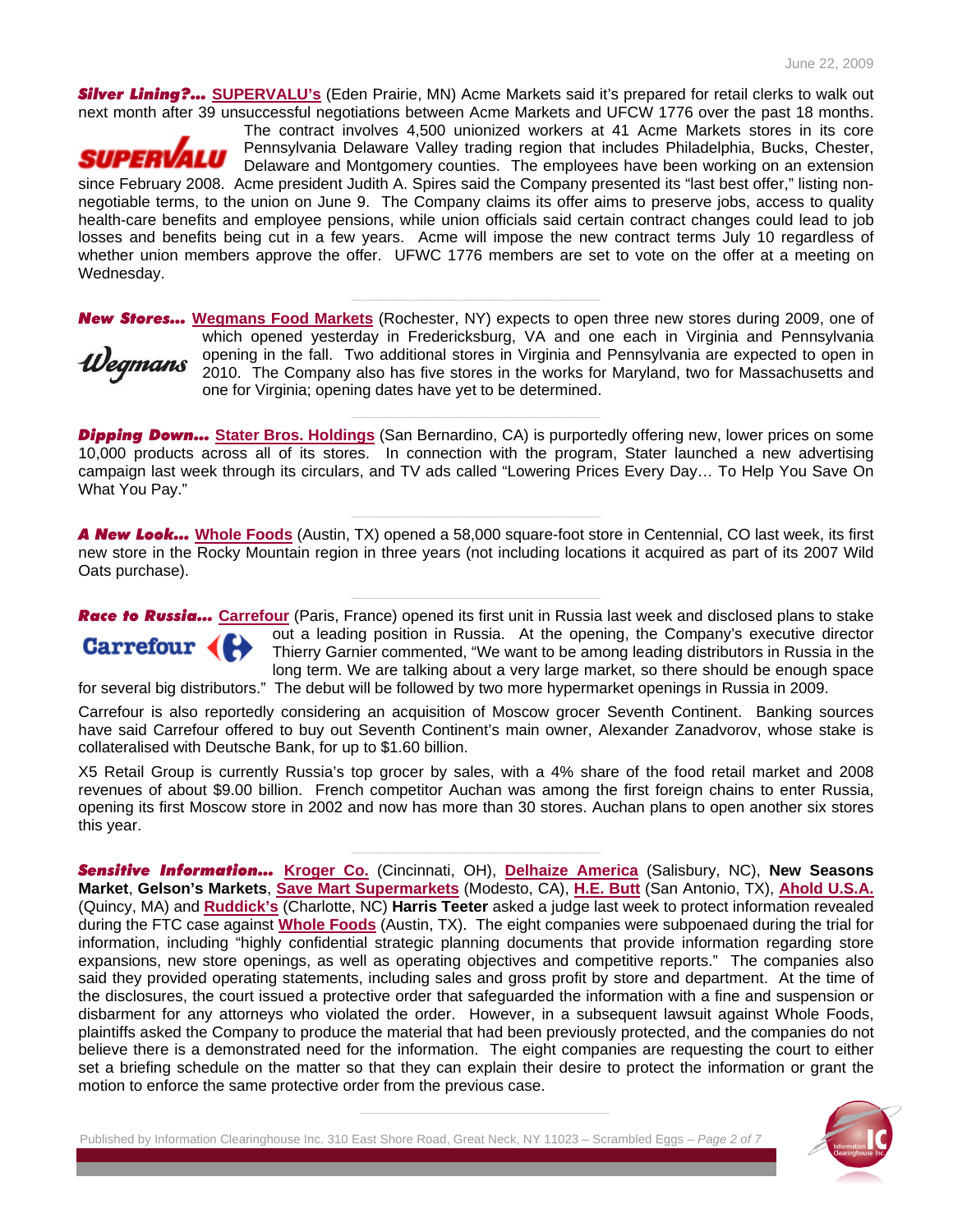

**Poor Patent...** [Safeway](http://www.fdreports.com/fd/member/company_details.cfm?cid=10216) (Pleasanton, CA) is being sued by Excentus Corp for allegedly using patents and other intellectual property owned by Excentus to develop its PowerPump gasoline rewards program during 2006 and 2007. The patent infringement suit, which was filed in Abilene, TX, seeks injunctive relief saFEWAY. and unspecified damages.

**Independence Day...** According to the National Grocers Association (NGA) in a 2009 survey, overall store margins among independent operators rose in 2008, along with same-store sales and average inventory levels. The study, which included data from independent retailers in 27 states, indicated gross margins increased a solid 139 basis points over 2007, rising to 26.94% last year, compared with 25.55% a year earlier. Same-store sales increased by 4.31%; however, results were prior to adjustments for the Consumer Price Index food-at-home numbers. Factoring in food at home inflation, which experienced a sharp rise last year, the comps increase was viewed by the NGA as "marginal at best."

**\_\_\_\_\_\_\_\_\_\_\_\_\_\_\_\_\_\_\_\_\_\_\_\_\_\_\_\_\_\_\_\_\_\_\_\_** 

**\_\_\_\_\_\_\_\_\_\_\_\_\_\_\_\_\_\_\_\_\_\_\_\_\_\_\_\_\_\_\_\_\_\_\_\_** 

*Canning Convenience…* **[Jack in the Box](http://www.fdreports.com/fd/member/company_details.cfm?cid=10244)** (San Diego, CA) has entered into a purchase and sale agreement for 55 of its 61 Quick Stuff convenience stores and gas stations for an undisclosed amount. The cash transaction is expected to close by the end of its fiscal year in September. The Company is currently in negotiations with several other bidders for the remaining six locations, which should also be sold by September. It does not intend to sell any of the Jack in the Box restaurants adjoining the Quick Stuff locations in connection with these transactions. As a result of the sale of these convenience stores,

Jack in the Box expects to take a charge, net of taxes, of approximately \$10.0 million. The sale will allow the Company to focus on its Jack in the Box and Qdoba brands.

**\_\_\_\_\_\_\_\_\_\_\_\_\_\_\_\_\_\_\_\_\_\_\_\_\_\_\_\_\_\_\_\_\_\_\_** 

*Easing into the East…* **[Wendy's/Arby's Group](http://www.fdreports.com/fd/member/company_details.cfm?cid=10245)** (Atlanta, GA) signed an agreement with a Saudi Arabia-based group to build 135 restaurants in the Middle East and North Africa over the next 10 years. It is the first franchisee international or domestic—to build Wendy's and Arby's dual-branded restaurants. The new agreement comes a month after the Company announced plans to build more than 35 Wendy's outlets in Singapore (for details, please refer to the June 1 edition of *[Scrambled Eggs](http://www.fdreports.com/fd/reports/report_show.cfm?rid=12781)*).

As part of a review which was initiated on June 2, Moody's downgraded the Corporate Family Rating and Probability of Default Rating of Wendy's International Holdings, LLC to B2 from B1. Moody's also assigned a B2 rating to the Company's proposed \$550.0 million senior unsecured notes due 2016, which were detailed in last week's *[Scrambled Eggs](http://www.fdreports.com/fd/reports/report_show.cfm?rid=12896)*. Additionally, the senior unsecured note ratings of Wendy's International were downgraded to Caa1 from B2, while the senior secured ratings of Arby's Restaurant Group were confirmed at Ba2. The ratings outlook is *"stable."* The downgrades reflect increased debt as a result of the proposed new note offering and the Company's high leverage.

For analytical support on Wendy's/Arby's Group, call Robert Marzo at 1-800-789-0123 ext. 173 or click here to [email him](mailto:robertm@fdreports.com?subject=Wendy).

**\_\_\_\_\_\_\_\_\_\_\_\_\_\_\_\_\_\_\_\_\_\_\_\_\_\_\_\_\_\_\_\_\_\_\_\_** 

*Optimistic Outlook…* During **[Casey's General Stores](http://www.fdreports.com/fd/member/company_details.cfm?cid=10232)** (Ankeny, IA) fourth quarter ended April 30, revenues fell 26.7% to \$883.0 million. Quarterly grocery and other merchandise same-store sales rose 8% while the prepared food and fountain category saw comp growth of 7.2%. Quarterly earnings were \$15.5 **CASEY'S** million, or \$0.31 per share, up 7.6% over last year. Earnings growth was driven by reduced **GENERAL STORE** inventories and strong sales of prepared food. Excluding charges related to two class action

lawsuits, the Company's EPS was \$0.43, topping analysts' estimates of \$0.36 per share. For the fiscal year, revenues were down 2.9% to \$4.69 billion. Same store sales were up 5.9% in its grocery and other merchandise category and 9.1% in its prepared food and fountain category.

During fiscal 2009 the Company opened 16 new stores, acquired 16, replaced 14 and remodeled two.

Looking ahead at fiscal 2010, Casey's expects same-store gas gallons sold to increase by 2% with an average margin of \$0.11 per gallon, compared to fiscal 2009 gasoline margin of 12.9 cents per gallon. Same-store grocery and other merchandise sales are expected to increase 8.9% and prepared food and fountain same store sales are anticipated to rise 7.5%. The Company expects to increase the total number of stores by 4.0%.

For analytical support on Casey's, call Frank DiDonato at 1-800-789-0123 ext. 180 or [click here to email him](mailto:frankd@fdreports.com?subject=Casey).

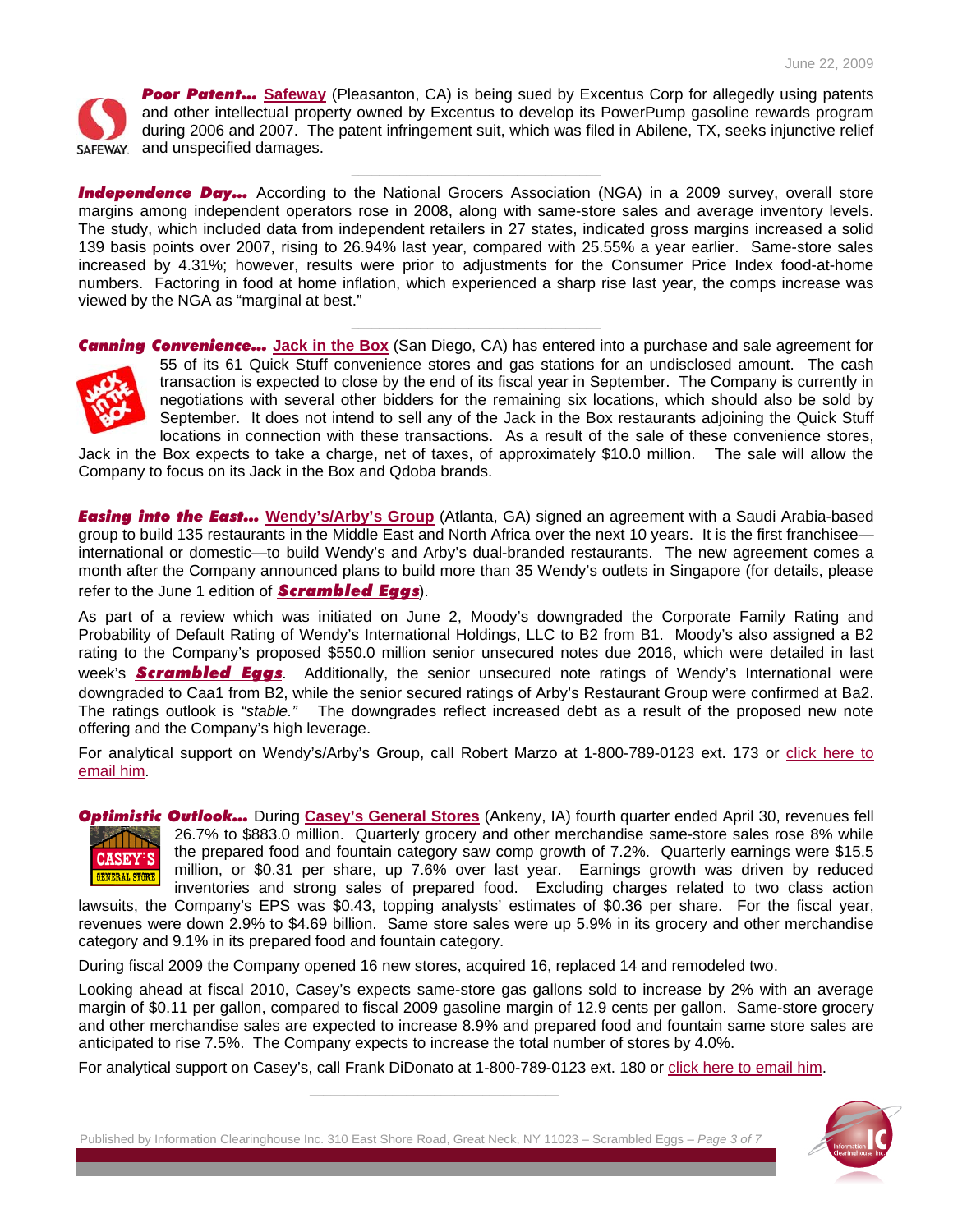*Costs and Savings…* During **[Walgreen Co.'s](http://www.fdreports.com/fd/member/company_details.cfm?cid=9942)** (Deerfield, IL) third quarter ended May 31, sales were up 8.0% to \$16.20 billion on comp growth of 2.8%. Prescription comps were up 4.8%, however Terlareens sales in the front end remained soft, with comps rising just 0.9%. Net earnings for the quarter were \$522.0 million or \$0.53 per share, down from \$572.0 million or \$0.58 per

share a year earlier. Current quarter results included an impact of \$0.06 in costs and \$0.06 in savings associated with the Company's Rewiring for Growth and Customer Centric Retailing (CCR) initiatives. The Company's goal is to cut its annual expenses by \$1.00 billion starting in 2011, which is adding to its costs this year, while it is also overhauling its product assortment and reducing shelf merchandise. During the quarter Walgreens rolled out its new CCR format to 35 pilot stores. In addition, optimized assortment resets were completed for nearly 40 product categories nationwide.

*Offering Complete…* **[Tenet Healthcare Corporation](http://www.fdreports.com/fd/member/company_details.cfm?cid=10257)** (Dallas, TX) completed its offering of \$925.0 million of 8.875% senior secured notes due 2019. Proceeds from the offering will be used to purchase its 9.875% senior notes due 2014 in a tender offer.

**\_\_\_\_\_\_\_\_\_\_\_\_\_\_\_\_\_\_\_\_\_\_\_\_\_\_\_\_\_\_\_\_\_\_\_\_** 

Subsequently, Moody's downgraded Tenet's senior secured notes due 2015 and 2018 one notch further into junk territory, to B1 from Ba3. The ratings action affects \$5.70 billion of the Company's debt. The outlook remains *"stable."*

**\_\_\_\_\_\_\_\_\_\_\_\_\_\_\_\_\_\_\_\_\_\_\_\_\_\_\_\_\_\_\_\_\_\_\_\_**

For analytical support on Tenet, call David Silverman at 1-800-789-0123 ext. 119 or [click here to email him](mailto:daves@fdreports.com?subject=Tenet).



**Private Offering...** [Cardinal Health, Inc.](http://www.fdreports.com/fd/member/company_details.cfm?cid=10249) (Dublin, OH) announced that CareFusion Corporation, its wholly owned medical products subsidiary, plans to offer up to \$1.40 billion in senior notes in a private offering. Proceeds from the offering will be used to make a special cash distribution to Cardinal Health in connection with its planned spin-off of CareFusion. Cardinal had previously said it expects the spin-off to occur early in its fiscal year which begins July 1, 2009.

In a related matter, Moody's said it anticipates that Cardinal Health's long-term debt ratings are likely to fall one notch to Baa3 from Baa2 (both investment grade) upon completion of the planned spin-off. It should be noted that Baa3 is the lowest investment grade rating in Moody's corporate debt rating system. Moody's also said it expects its outlook on Cardinal will likely be changed to *"negative"* from *"stable."*

**\_\_\_\_\_\_\_\_\_\_\_\_\_\_\_\_\_\_\_\_\_\_\_\_\_\_\_\_\_\_\_\_\_\_\_\_**

*Getting Down and Dirty…* California state and local officials sued **[Target Corporation](http://www.fdreports.com/fd/member/company_details.cfm?cid=9979)** (Minneapolis, MN) last week, accusing the Company of illegally dumping hazardous waste in local landfills over the last eight years. The complaint, which was filed in Alameda County, CA, seeks to block dumping of pesticides, propane canisters and other chemical waste, and maximum penalties of \$25,000 for each violation. Last month, California settled a similar lawsuit with Kmart, a division of **[Sears Holding Corporation](http://www.fdreports.com/fd/member/company_details.cfm?cid=9956)** (Hoffman Estates, IL), which was ordered to pay \$8.65 million in penalties, costs and funding for environmental protection.

In other news, Target released the final voting results from its annual meeting, where William Ackman faced off against the Company's incumbent board members. Mr. Ackman received 19% of votes cast, while former Starbucks CEO James Donald received 22% of the vote. Target's four incumbent director nominees—Mary Dillon, Richard Kovacevich, George Tamke and Solomon Trujillo—received more than 70% of votes cast, while the rest of Mr. Ackman's slate of nominees each won 8% of the vote.

For analytical support on Target, please call Jim Rice at 1-800-789-0123 ext. 127 or [click here to email him](mailto:jimr@fdreports.com?subject=Target).

*A Warning Shot…*Through an email, **[Amazon.com](http://www.fdreports.com/fd/member/company_details.cfm?cid=9696)** (Seattle, WA) warned that it will end its relationship with affiliates in North Carolina if the state legislature follows through on its plan to make Amazon **amazon**.com<sup>.</sup> collect sales tax on web purchases. The legislature is looking to define Amazon as having a physical presence in their state and therefore required to collect sales tax. The Company currently collects sales tax in only a handful of states.

**\_\_\_\_\_\_\_\_\_\_\_\_\_\_\_\_\_\_\_\_\_\_\_\_\_\_\_\_\_\_\_\_\_\_\_\_**

In other news, as part of its efforts to increase its mobile capabilities, Amazon.com acquired SnapTell Inc., a visual product-search company that makes software applications for the iPhone, for an undisclosed amount.

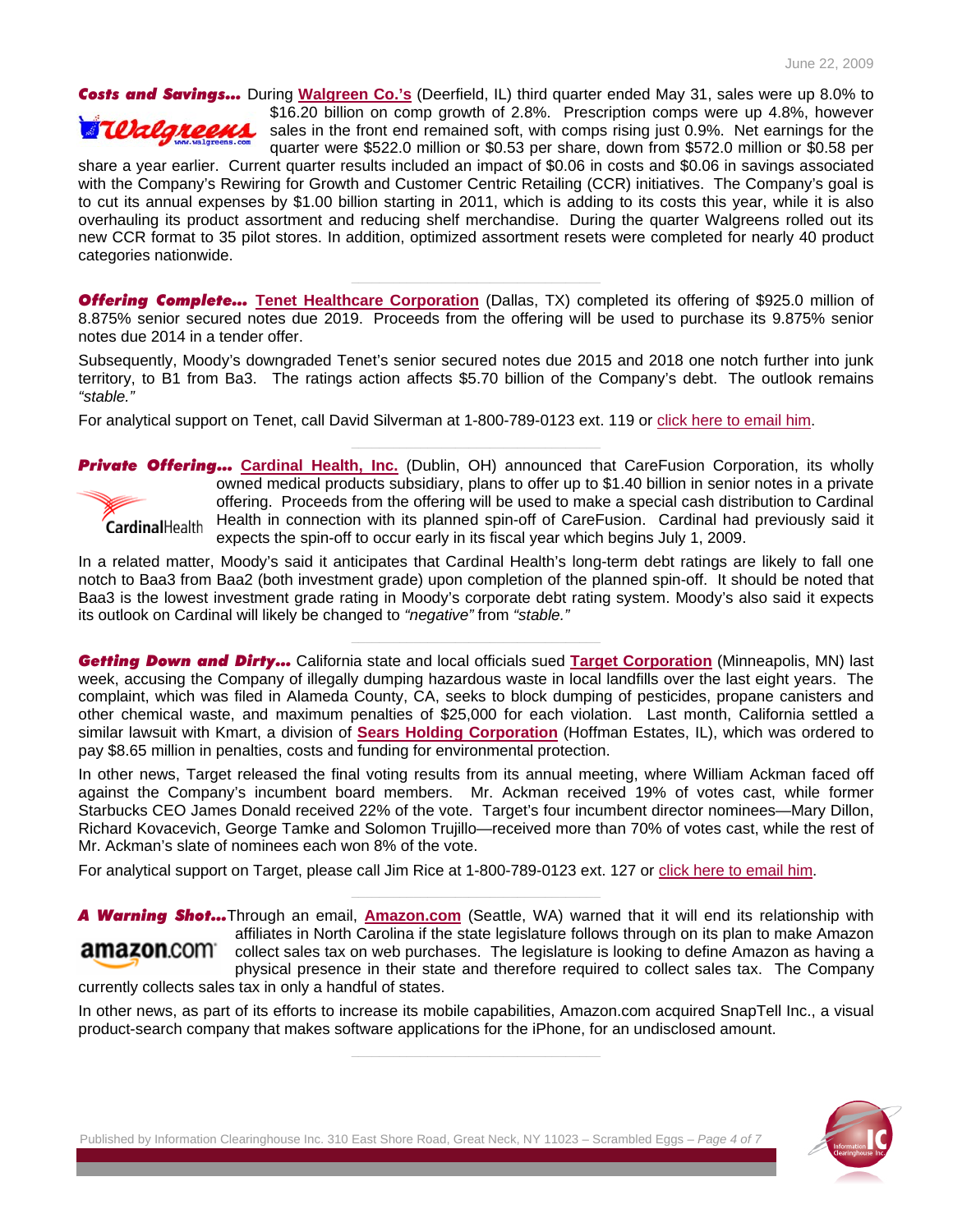#### *Personnel-ly Speaking…*

**[PetSmart](http://www.fdreports.com/fd/member/company_details.cfm?cid=9893)** (Phoenix, AZ) appointed Robert F. Moran as its new CEO, replacing Phil Francis who will become executive chairman of the board. Mr. Moran has been the Company's president and COO since 2001 and will retain his title as president.

**[McKesson Corporation](http://www.fdreports.com/fd/member/company_details.cfm?cid=10251)** (San Francisco, CA) named Patrick Blake EVP of its technology solutions business. Mr. Blake, previously head of a unit that provided services for manufacturers of pharmaceutical products, replaces Pamela Pure who left the Company in March.

**[Ahold](http://www.fdreports.com/fd/member/company_details.cfm?cid=10210)** (Netherlands) said Peter Wakkie, chief corporate governance counsel and board member, has decided to retire from the Company, effective December 31, 2009. Mr. Wakkie joined Ahold in October 2003.

**\_\_\_\_\_\_\_\_\_\_\_\_\_\_\_\_\_\_\_\_\_\_\_\_\_\_\_\_\_\_\_\_\_\_\_\_**

#### *Chapter 11…*

**[BI-LO Holding, LLC, DIP](http://www.fdreports.com/fd/member/company_details.cfm?cid=10336)** (Greenville, SC) filed a motion to extend the exclusive periods for filing a plan of reorganization and soliciting acceptances through and including December 20, 2009 and February 18, 2010, respectively. The exclusive periods currently expire on July 21, 2009 and August 30, 2009. Although the Company is still focused on reorganizing as a going concern,

the Company is exploring all alternatives in determining how to achieve the best results for the estate and all constituencies, including a sale of assets or liquidation. For further details, see our *[ISC Case Update](http://www.fdreports.com/fd/reports/report_show.cfm?rid=12949)* issued earlier today.

**Private Label Foods of Rochester, Inc., DIP** filed a voluntary petition for Chapter 11 last Wednesday. In its filing, the Company estimates both assets and liabilities of between \$1.0 million and \$10.0 million.

**\_\_\_\_\_\_\_\_\_\_\_\_\_\_\_\_\_\_\_\_\_\_\_\_\_\_\_\_\_\_\_\_\_\_\_\_**



#### *Consumer Prices Up Slightly in May…*

During the month of May, the consumer price index increased 0.1%, matching analysts' forecasts, while dropping 1.3% for the year. The year-over-year decline marks the most sizeable decrease since April 1950. May core prices, excluding food and energy also rose 0.1%, partly due to the slight decline in the tobacco and smoking product index as well as increases in the new and used motor vehicles and medical care indices. Energy prices increased 0.2%, after dropping 2.4% the previous month; the energy index experienced a 27.3% annual decline, making it the primary contributor to the CPI's significant decrease in the past year.

The food index fell for the fourth consecutive month with a 0.2% decrease and a four-month cumulative decline of 0.6%, but food prices were up 2.7% in the 12-month period. Food away from home and alcoholic beverages were the only categories that showed increases for the month, while all others reported a decrease. The meats, poultry, fish and eggs index experienced the largest decline for the month, with a 0.9% decrease; however, it is still up 1.4% for the year. Dairy and related products experienced the second largest decline, a 0.5% decrease and down 5.6% year over year.

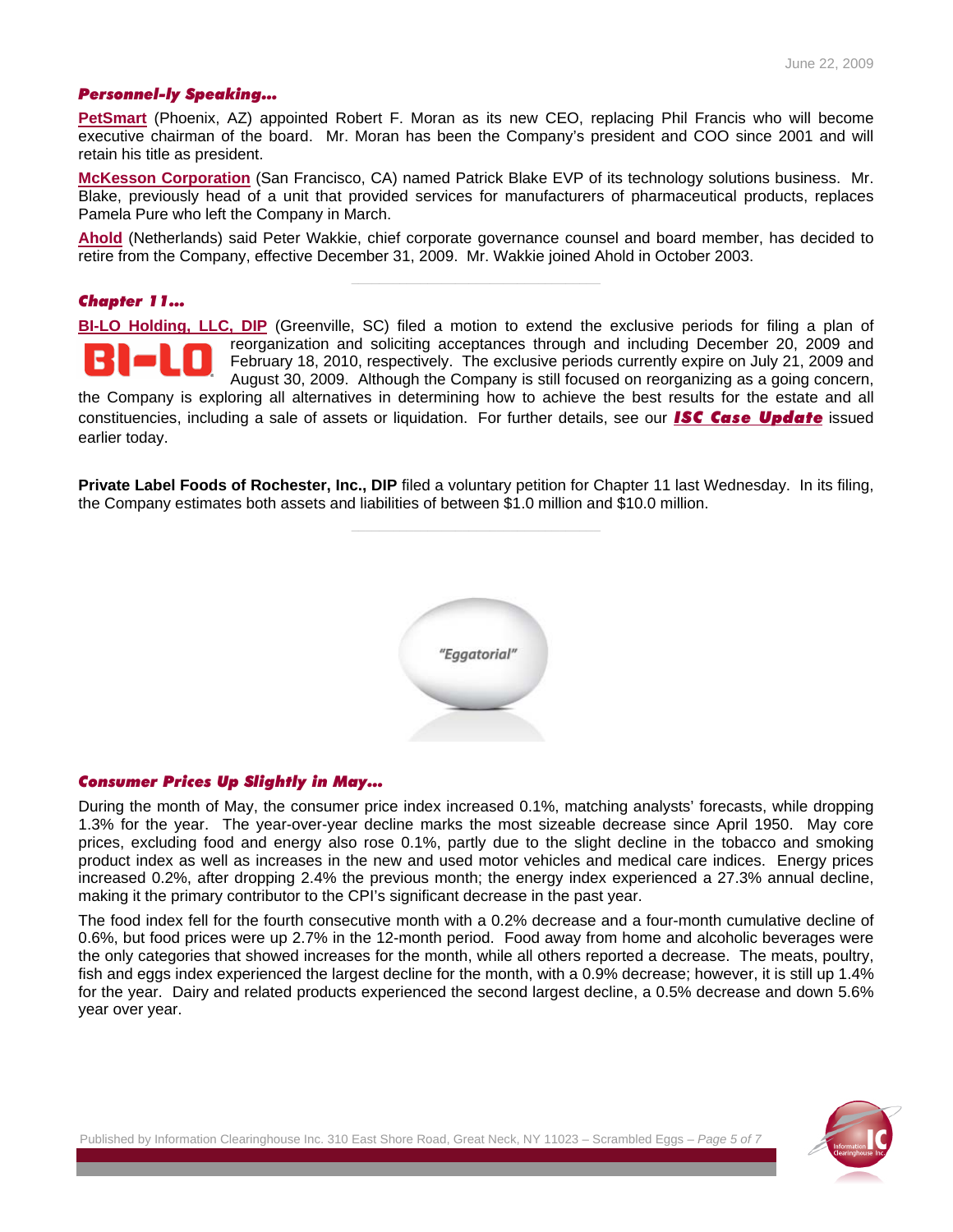#### *Consumer Prices Up Slightly in May, Cont'd…*

|                                | $*Apr-09$<br>$Mav-09$ | $Mav-08$<br>$Mav-09$ |                                                           | $*Apr-09$<br>$Mav-09$ |
|--------------------------------|-----------------------|----------------------|-----------------------------------------------------------|-----------------------|
| <b>Expenditure Category</b>    | % change)             | $(\%$ change)        | <b>Expenditure Category (Relative Scale)</b> <sup>1</sup> | $(\% \text{ change})$ |
| All Items                      | 0.1%                  | $-1.3%$              | Food & Beverages (15.8%)                                  | $-0.2%$               |
| Food and beverages             | $-0.2\%$              | 2.7%                 | Food $(92.8\%)$                                           | $-0.2%$               |
| Housing                        | $-0.1%$               | 0.5%                 | Food at home $(51.8\%)$                                   | $-0.5%$               |
| Apparel                        | $-0.2%$               | 0.8%                 | Cereals and bakery products (7.3%)                        | $-0.2%$               |
| Transportation                 | 0.8%                  | $-14.3%$             | Meats, poultry, fish and eggs (12.0%)                     | $-0.9%$               |
| Medical care                   | 0.3%                  | 3.2%                 | Dairy and related products (5.8%)                         | $-0.5%$               |
| Recreation                     | 0.0%                  | 1.1%                 | Fruits and vegetables $(7.6\%)$                           | $-1.0\%$              |
| Education and communication    | 0.3%                  | 3.4%                 | Nonalcoholic beverages (6.2%)                             | $-0.1%$               |
| Other goods and services       | $-0.2%$               | 7.3%                 | Other food at home (12.8%)                                | $-0.1%$               |
| Special Indexes                |                       |                      | Food away from home (41.1%)                               | 0.1%                  |
| Energy                         | 0.2%                  | $-27.3%$             | Alcoholic beverages (7.2%)                                | 0.3%                  |
| Food                           | $-0.2\%$              | 2.7%                 |                                                           |                       |
| All items less food and energy | 0.1%                  | 1.8%                 |                                                           |                       |

**CONSUMER PRICE INDEX**

\* Seasonally adjusted data

1. Relative scale percentages provide a weighting of the Food & Beverage set as a percentage of the overall CPI inflation figures and subsequently the subset percentages provide a weighting of the data points in the Food & Beverage set.

U.S. Department of Labor, Bureau of Labor Statistics (CPI Detailed Report – May 2009)

Economists predict that consumer prices will continue to fall this year. According to a government report last week, wholesale prices jumped 0.2% in May, less than the 0.6% expected and slightly below April's 0.3% increase. Wholesale prices fell 5% in the annual period, the largest decline in 60 years. Oil prices remain volatile and rose for the third consecutive month in May, driven by expectations of a global economic recovery and future increases in oil consumption. Gasoline prices rose 13.9% in May, following a 2.6% increase in April; the average U.S. price was \$2.62 per gallon as of June 8, almost \$0.60 per gallon higher than its price at the end of April. The unemployment rate hit 9.4% in May, and economists predict it will reach 10% by the end of the year. The Fed is not expected to raise interest rates until the unemployment rate stabilizes.

#### **The following credit facilities have been updated and are available for your review at our [Credit Facility Database](http://www.fdreports.com/fd/subscription.cfm?sbid=1030).**

**\_\_\_\_\_\_\_\_\_\_\_\_\_\_\_\_\_\_\_\_\_\_\_\_\_\_\_\_\_\_\_\_\_\_\_\_** 

**Unified Grocers, Inc. Stater Bros. Holdings, Inc. Target Corporation Ruddick Corporation PetSmart, Inc. Dollar Tree Stores, Inc. The Great Atlantic & Pacific Tea Co., Inc. CVS Caremark Corporation**

With Regards from **F&D Reports'** Executive and Research Staff.

If you have any questions regarding the information contained in this publication, contact us at **1-800-789-0123** 

| <b>Larry Sarf</b> - President         | ext. 102 | <b>Jeff Corpiel</b> - Senior Analyst               | ext. 129 |
|---------------------------------------|----------|----------------------------------------------------|----------|
| Kevin Slack - Executive VP            | ext. 103 | Frank DiDonato - Senior Analyst                    | ext. 180 |
| <b>Steve Dove - Executive VP</b>      | ext. 121 | <b>Robert Marzo - Senior Analyst</b>               | ext. 173 |
| <b>Albert Furst - SVP</b>             | ext. 147 | <b>Jim Rice - Senior Analyst</b>                   | ext. 127 |
| Michael Blackburn-VP                  | ext. 131 | David Silverman - Senior Analyst                   | ext. 119 |
| Jessica Shusterman - VP, Research     | ext. 109 | Cassandra Kasparian - Dir., Research; Chief Editor | ext. 136 |
| <b>Harold Citron</b> - Senior Analyst | ext. 132 | <b>Mary Beth Mullarkey</b> - Research Analyst      | ext. 188 |

This issue of Scrambled Eggs is issued to subscribers only, for their exclusive use. The financial and other information contained herein is compiled from sources which Information Clearinghouse Incorporated [ICI], 310 East Shore Road, Great Neck, NY 11023 does not control and unless indicated is not verified. ICI, its principals, writers and agents do not guarantee the accuracy, completeness or timeliness of the information provided nor do they assume responsibility for failure to report any matter omitted or withheld. This report and/or any part thereof may not be reproduced, and/or transmitted in any manner whatsoever. Any reproduction and/or transmission without the written consent of ICI is in violation of Federal and State Law.

Published by Information Clearinghouse Inc. 310 East Shore Road, Great Neck, NY 11023 – Scrambled Eggs – *Page 6 of 7*